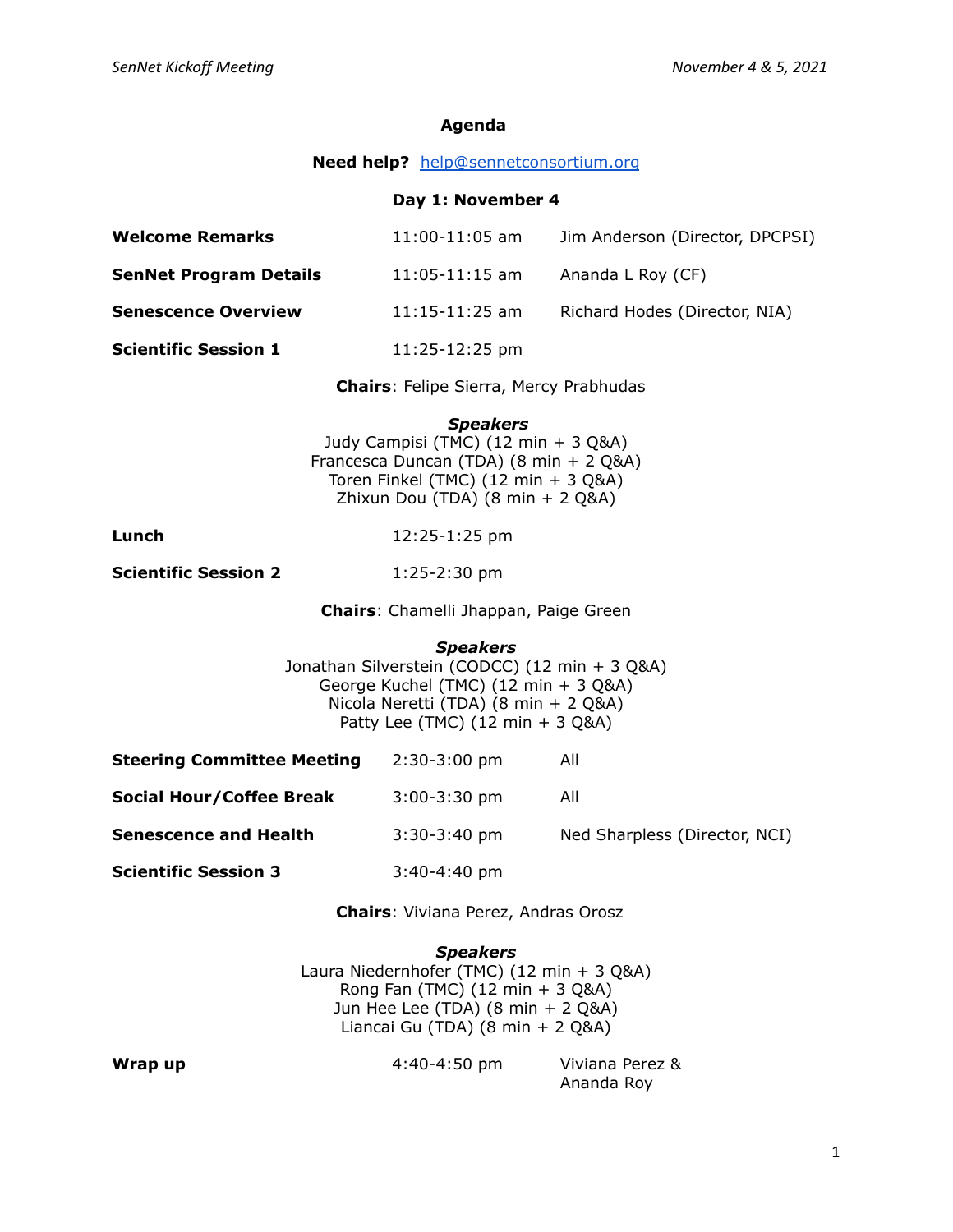## **Day 2: November 5**

| Welcome remarks                                          | 11:00-11:10 am                                                                                                                                                                                 | Dinah Singer (Dep. Director, NCI)   |  |  |
|----------------------------------------------------------|------------------------------------------------------------------------------------------------------------------------------------------------------------------------------------------------|-------------------------------------|--|--|
| <b>Agenda &amp; expectations</b>                         | $11:10-11:20$ am                                                                                                                                                                               | Ananda L Roy (CF) & Robin Scibek    |  |  |
| <b>Working Group Session</b>                             | $11:20-12:20$ am                                                                                                                                                                               | All                                 |  |  |
| Lunch                                                    | 12:20-1:00 pm                                                                                                                                                                                  | All                                 |  |  |
| <b>Scientific session 4</b>                              | $1:00-2:00$ pm                                                                                                                                                                                 |                                     |  |  |
| <b>Chairs:</b> Ted Zheng, Amanda Dibatista               |                                                                                                                                                                                                |                                     |  |  |
| <b>Common Fund</b><br><b>Coordination</b>                | <b>Speakers</b><br>Hemali Phatnani (TMC) (12 min + 3 Q&A)<br>Heike Daldrup-Link (TDA) (8 min + 2 Q&A)<br>Ding Li (TMC) (12 min + 3 Q&A)<br>Joao Passos (TDA) (8 min + 2 Q&A)<br>$2:00-2:10$ pm | Betsy Wilder (Director, CF)         |  |  |
| <b>Breakout session</b>                                  | $2:10-3:10$ pm                                                                                                                                                                                 | All                                 |  |  |
| <b>Coffee Break &amp;</b><br><b>Group Photo</b>          | $3:10-3:30$ pm                                                                                                                                                                                 | All                                 |  |  |
| Breakout Session Report 3:30-4:30 pm<br>& Prioritization |                                                                                                                                                                                                | All                                 |  |  |
| Marker paper discussion 4:30-5:00 pm                     |                                                                                                                                                                                                | All                                 |  |  |
| Wrap up                                                  | $5:00-5:10$ pm                                                                                                                                                                                 | Chamelli Jhappan &<br>Felipe Sierra |  |  |

- The chairs will briefly introduce themselves, the topic and the speakers. Each Scientific session will have four talks, 10 min each from one member of the funded group and 5 min of follow-up Q & A. The second scientific session will have a 15 min talk from CODCC. The format for presentations are as follows:
	- $\bullet$  15 min presentations = 12 min present + 3 min Q&A
	- $\bullet$  10 min presentations = 8 min present + 2 min Q&A
- The breakout groups will be arranged according to particular scientific topics. Each group will have NIH staff to facilitate. Each group will have an assigned scribe and reporter (who would report back to the whole group).
- The Day 2 breakout session report & prioritization segment agenda is:
	- Report back presentations (35 min, 5 min per breakout team)
	- Discussion (10 min)
	- Working group report back (15 min, 2 min per WG team)